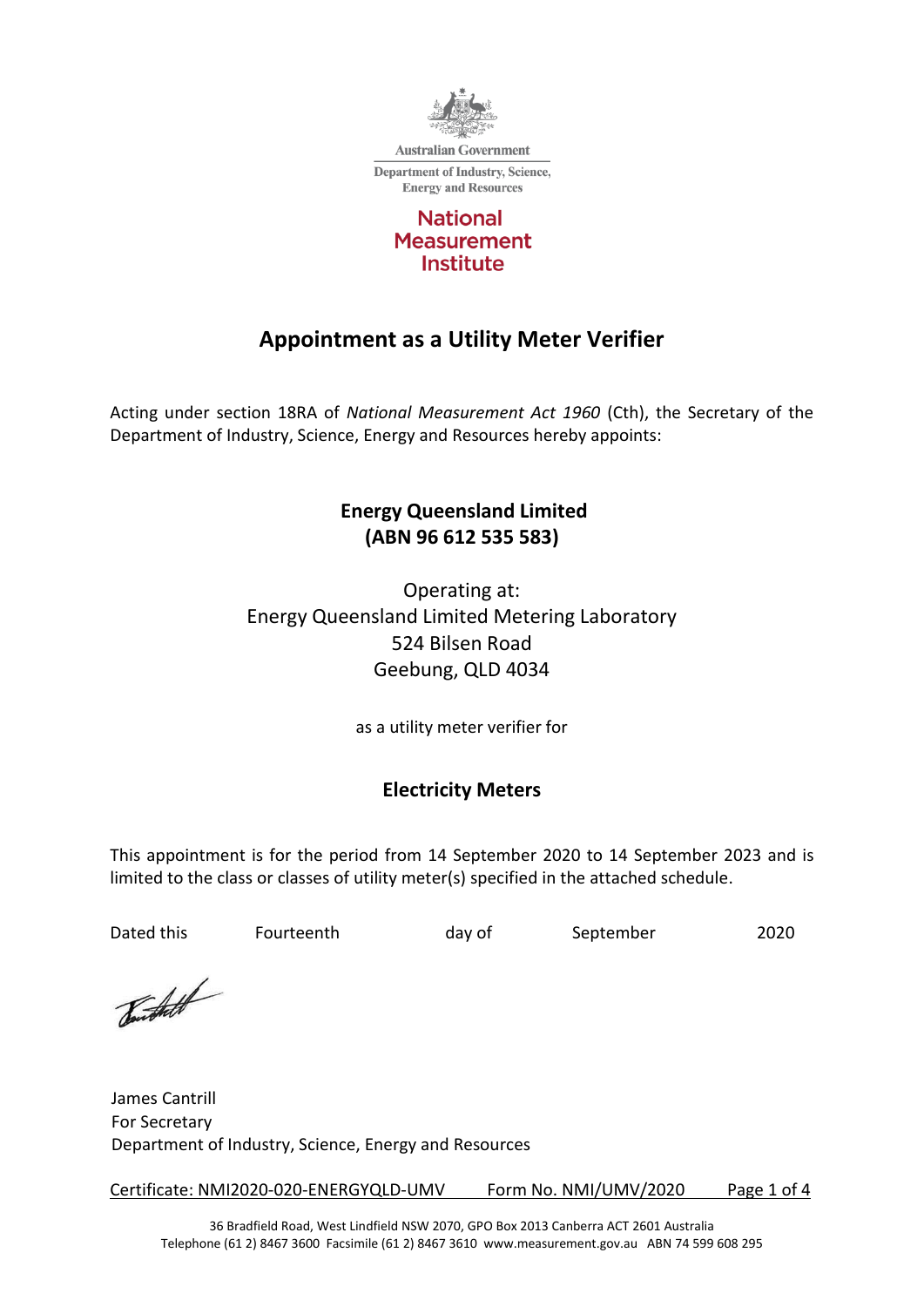## **Schedule to Appointment as a Utility Meter Verifier**

## **Energy Queensland Limited (ABN 96 612 535 583)**

Operating at: Energy Queensland Limited Metering Laboratory 524 Bilsen Road Geebung, QLD 4034

#### **Verification Mark**

Acting under section 18RC of the *National Measurement Act 1960* (Cth) the Secretary hereby allocates the following verifier's mark for use by the appointee when verifying utility meters:

# **ENG**

#### **Scope of Appointment**

Single phase and polyphase kilowatt hour (kW.h) electricity meters.

#### **Class(es) of electricity meter which may be verified**

Class 0.2, class 0.5, class 1 and class 1.5 electricity meters as referenced in NITP 14 *National Instrument Test Procedures for Utility Meters*.

#### **Tests**

(i) Verification of electricity meters in accordance with the requirements of NITP 14 *National Instrument Test Procedures for Utility Meters*; and

(ii) Any additional test as specified in the relevant certificate of approval.<br> **Figure 1** 

James Cantrill For Secretary Department of Industry, Science, Energy and Resources

Certificate: NMI2020-020-ENERGYQLD-UMV Form No. NMI/UMV/2020 Page 2 of 4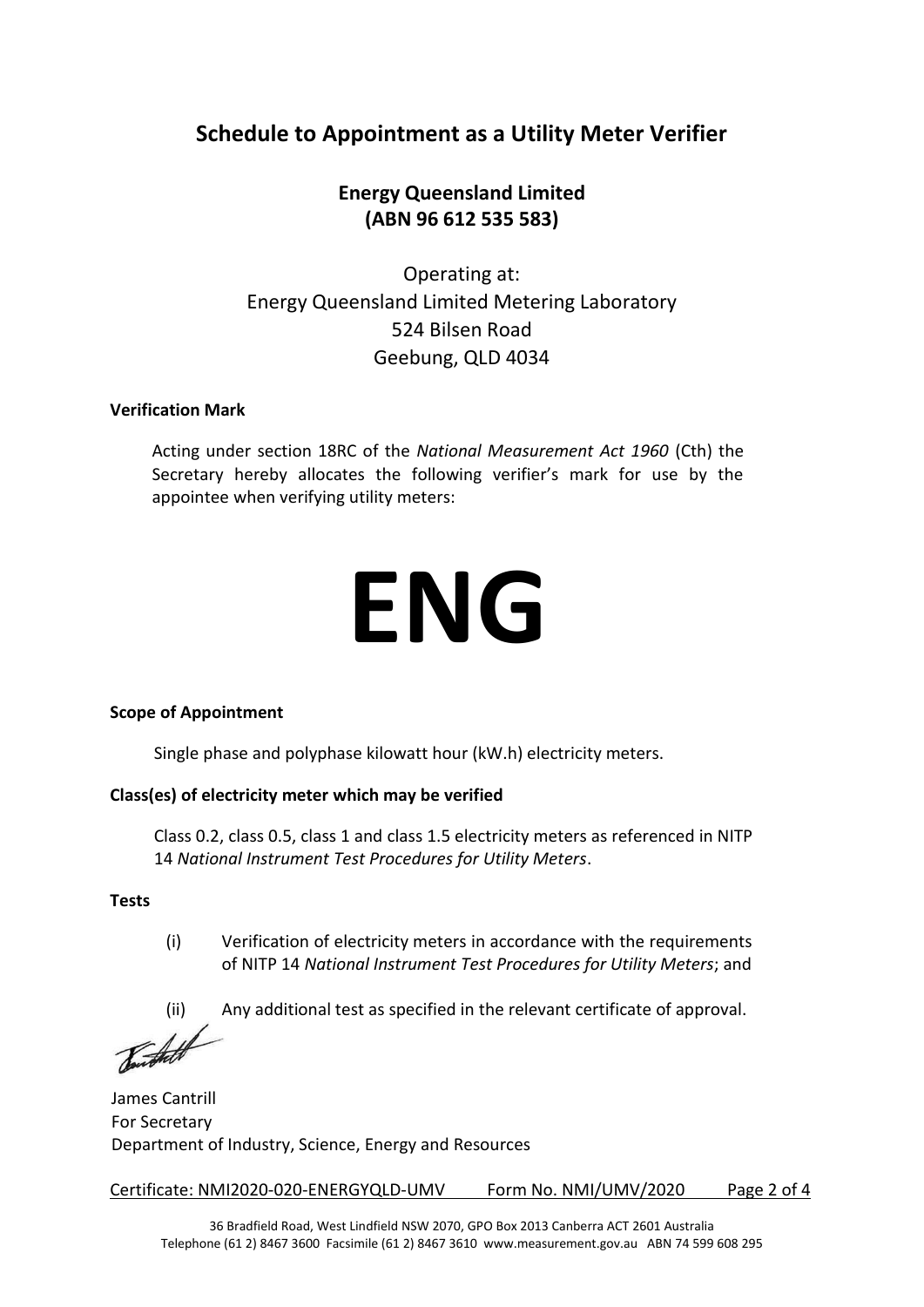#### **Statutory Conditions**

This appointment as a utility meter verifier under section 18RA of the *National Measurement Act 1960* (Cth) is subject to the conditions stated in section 18RB of the *National Measurement Act 1960* (Cth) as amended. At the time of appointment section 18RB contains the following conditions:

- a) if the verifier is an individual—that the verifier must not personally verify a utility meter unless he or she is competent to test that class of utility meter;
- aa) that the verifier must not employ a person to verify a utility meter unless that person is competent to test that class utility meter;
- b) if the verifier employs persons to verify utility meters that the verifier provide a list to the Secretary of the employees who will verify utility meters;
- c) that the verifier, and its employees (if any), comply with the requirements of this Act;
- d) that the verifier, and its employees (if any), comply with the requirements of a trade measurement inspector made under this Act;
- e) that the verifier maintain such reference standards of measurement as the Secretary specifies in writing;
- f) that the verifier participate in such training in respect of the verification of utility meters as the Secretary requires in writing;
- g) that the verifier report as required in writing by the Secretary concerning its role as a utility meter verifier.

#### **Note:**

Section 18RCA provides that for the purposes of the conditions set out in paragraphs 18RB(a) and (aa) of the *Act*, a person who is accredited by the National Association of Testing Authorities to test a class of utility meter is taken to be competent to test that class of utility meter.

Tourstatt

James Cantrill For Secretary Department of Industry, Science, Energy and Resources

Certificate: NMI2020-020-ENERGYQLD-UMV Form No. NMI/UMV/2020 Page 3 of 4